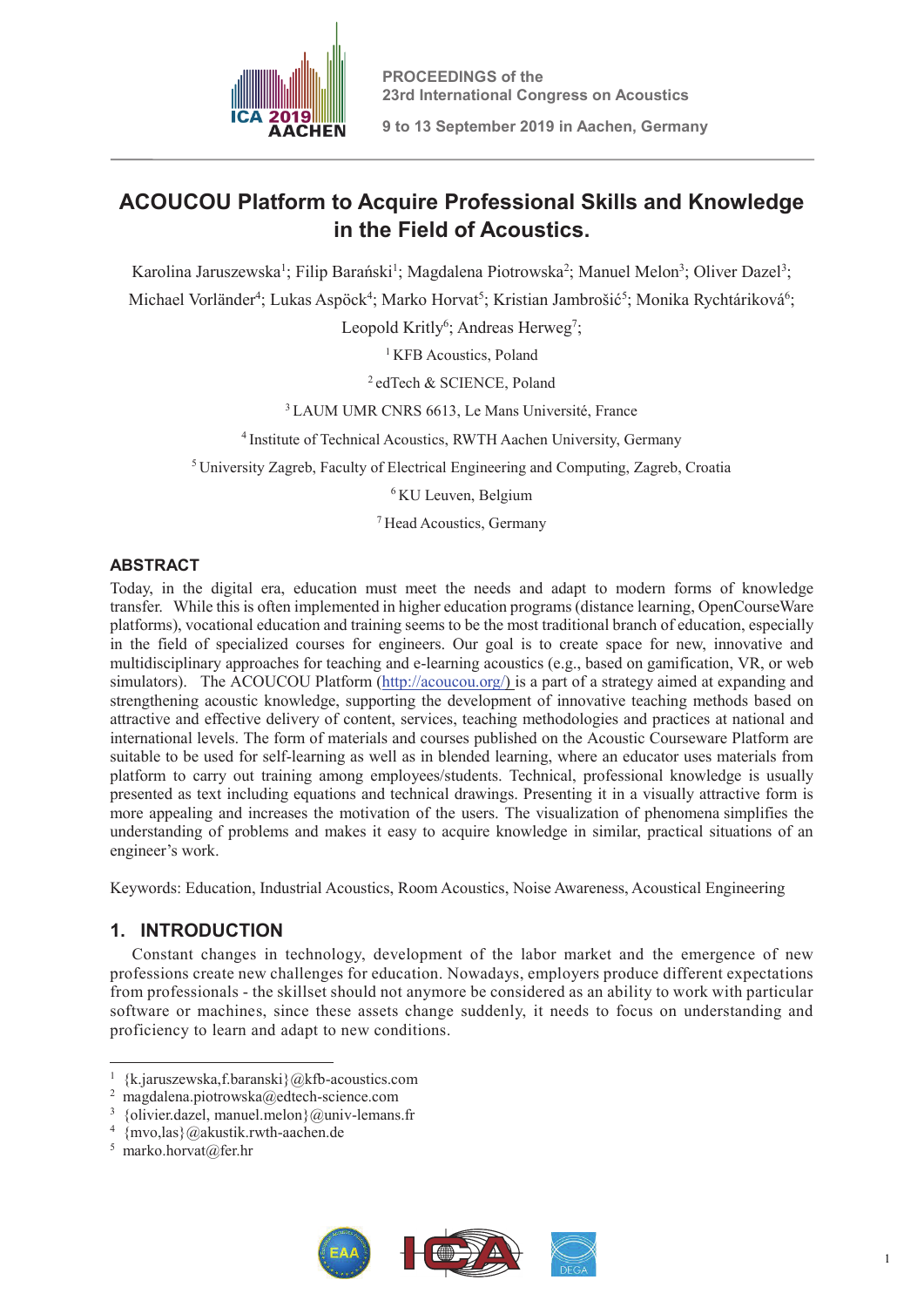During their formal education, students need to be trained in problem solving, how to learn new skills, how to research, how to interact with new software and technologies. It is very hard to predict what are the relevant technologies in 20 years and what professions will be needed (1). Often, employers expect workers to master usage of particular software or machinery, while even 10 years after the graduation, possibly most of the taught technology is outdated. Companies face new challenges of providing extended training for their newly hired members of the team (2). Therefore, the role of professional organizations becomes more and more important in the course of education and life-long learning, especially in engineering.

Recently, shortage of so-called STEM (science, technology, engineering and mathematics) workers including specialized engineers is widely reported (3, 4, 5, 6) and this situation occurs also in field of acoustics (7).

Moreover, education must meet the needs and adapt to modern forms of knowledge transfer. It's being implemented in higher education programs (distance learning, OCW platforms), but vocational education and training seems to be the most ossified branch of education, especially in the field of specialized courses for engineers. Our intent is to create space for new, innovative and multidisciplinary approaches to teaching and e-learning acoustics.

The ACOUCOU Platform (8) is a part of a large, thought-out strategy aimed at expanding and strengthening acoustic knowledge, supporting the development of innovative teaching methods based on attractive and effective delivery of content, services, teaching methodologies and practices at national and international levels. It incorporates new technologies (e.g. gamification, VR, web simulator). The form of materials and courses published on the Acoustic Courseware Platform are suitable to be used for self-learning as well as in blended learning, where an educator uses materials from platform to carry out training among employees/students. More detailed description of ACOUCOU is provided in the subsequent section. Paragraph 3 discusses strategies utilized in ACOUCOU and final remarks and future development are summarized in paragraph 4.

# **2. WHAT IS ACOUCOU?**

ACOUCOU is an online platform, where professionals, educators, students and other people interested in acoustics can find educational materials regarding various branches of acoustics. It is designed to serve as modern self-development tool for engineers as well as comprehensive solution for professional education in work environment. ACOUCOU has been developed by accomplished practitioners and scientists. It has been created as a space for new, innovative and multidisciplinary approaches to teaching and e-learning in field of acoustics.The main concept of ACOUCOU is to describe and visualize acoustic phenomena and to present acoustic knowledge in a practical way.

**Partnership** ACOUCOU is based on essential partnerships. List of the contributors is presented in Tab. 1 and develops on each stage of the project. All together (universities and schools, business partners, educators) bring their expertise on essential level along with experience in education, which creates unique combination of knowledge, experience and awareness of needs.

| No. | Partner                                                                     |
|-----|-----------------------------------------------------------------------------|
|     | KFB Acoustics, Poland (9)                                                   |
| 2   | Kahle Acoustics, Belgium (10)                                               |
| 3   | gfai tech, Germany (11)                                                     |
| 4   | HEAD Acoustics, Germany (12)                                                |
| 5   | Jazzy Innovations, Poland (13)                                              |
| 6   | Laboratoire d'Acoustique de l'Université du Mans, France (14)               |
|     | Institute of Technical Acoustics, RWTH Aachen University, Germany (15)      |
| 8   | KU LEUVEN, Belgium (16)                                                     |
| 9   | University Zagreb, Faculty of Electrical Engineering and Computing, Zagreb, |
|     | Croatia (17)                                                                |

Table 1 – Partners involved in the ACOUCOU Platform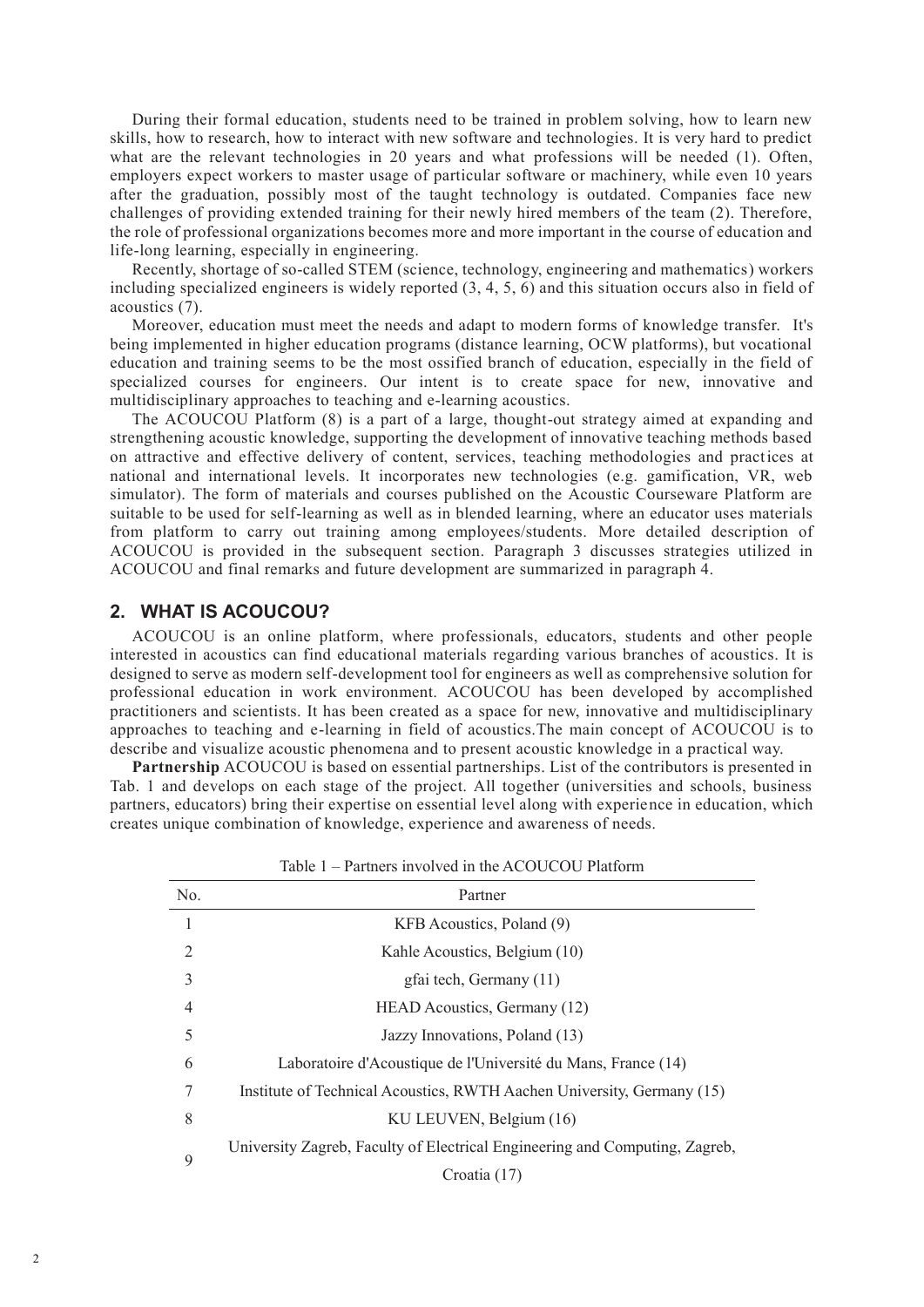|     | Wrocław University of Science and Technology, Poland (18) |
|-----|-----------------------------------------------------------|
|     | Slovak University of Technology, Slovakia (19)            |
| -12 | RUHR University Bochum, Germany (20)                      |

**Multidisciplinary networking** ACOUCOU provides also networking for a group of people with very diverse interests. Not only it addresses needs of education for various target groups (i.e. acousticians, architecture, engineering, EHS), but also brings together experts and professionals from all around the world. Creative team work on educational materials involves scientists, edTech enthusiasts and new technologies content producers. All these assets allow creating unique place for networking for universities and schools, business partners, educators and end users (Fig. 1).



Figure 1 – ACOUCOU platform is created and aimed for an interdisciplinary team

**Various fields of acoustics** ACOUCOU contains modules, which cover various fields of acoustics such as sound and vibration, psychoacoustics, hearing and room and theater acoustics. Lindsay's Wheel of Acoustics (21) is presented in Fig. 2 and describes the scope of acoustics starting from the four broad fields of Engineering, Earth Sciences, Life Sciences, and the Arts.

 Content is designated for different target groups i.e. acousticians, architecture, civil engineering, EHS specialization, mechanical engineering, electrical engineering, process engineering, environmental engineering. ArAc introduces room acoustics of in context of architecture and design. Acoustic Course for Engineers (ACE) helps understanding the basic concepts of noise control in machinery and equipment. Acoustic Course for Industry (ACI) is a visual introduction to industrial acoustics including noise in environment and industry, impact of noise on human health and noise management.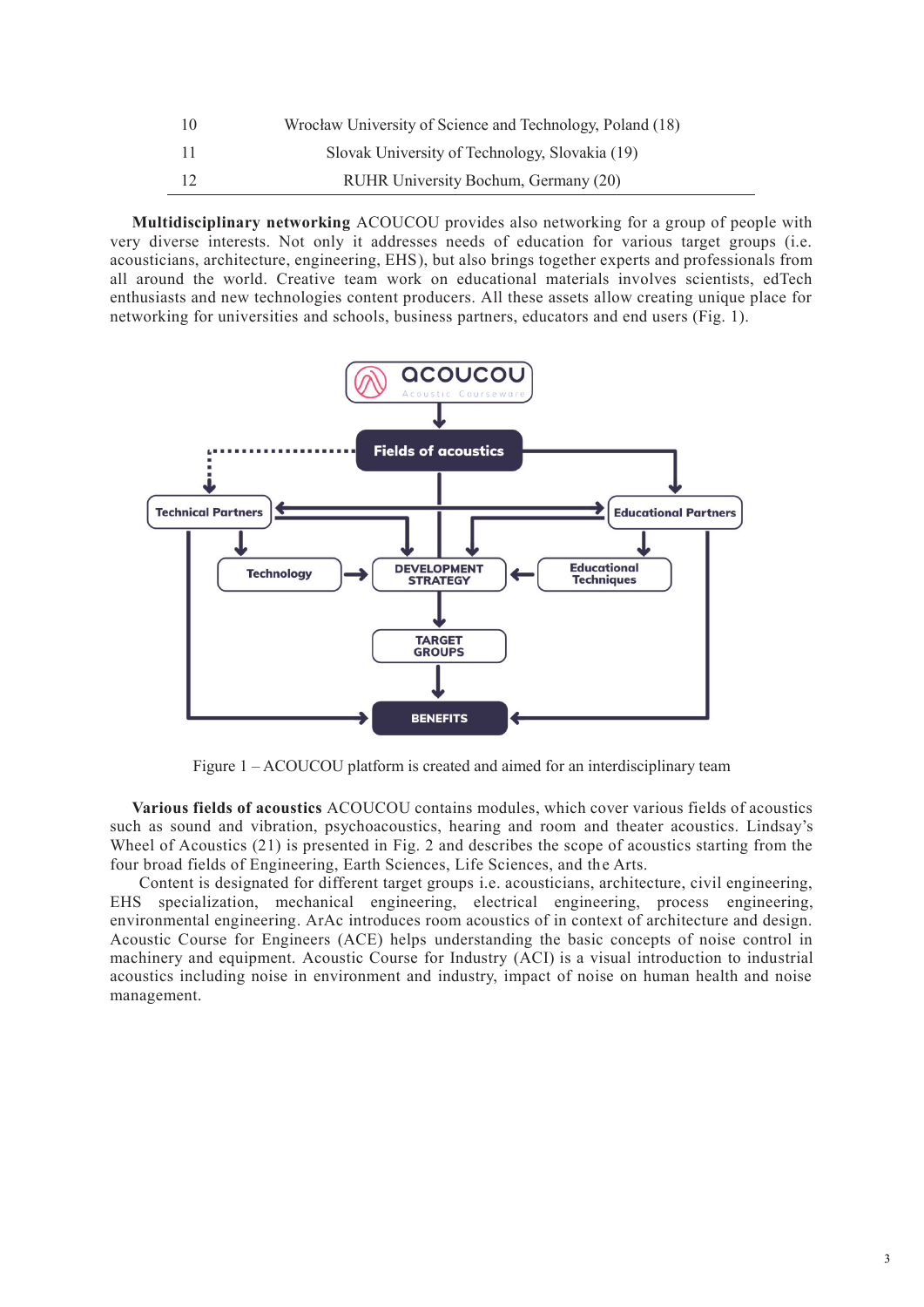

Figure 2 – Branches of acoustics presented as Lindsay's Wheel of Acoustics (21)

**Visualizations** Technical, professional knowledge is usually presented as text with formulas and technical drawings. Presenting it in a new, visually attractive form, it is certainly more interesting and address needs of engineers according to theories of learning (22). The visualization of phenomena leads to a better understanding of the discussed issues as well as it enables easy conversion of acquired knowledge into particular situations and problems encountered in an engineer's work. The main idea was to simply describe and visualize acoustic phenomena and to present acoustic knowledge in a practical way. An example of the interactive visualization utilized in ACOUCOU is presented in Fig. 3. User can modify relationship between velocities in both media, and visualization changes according to these settings. According to learning theories, abstract conceptualization (generalizing and drawing conclusions from the experience).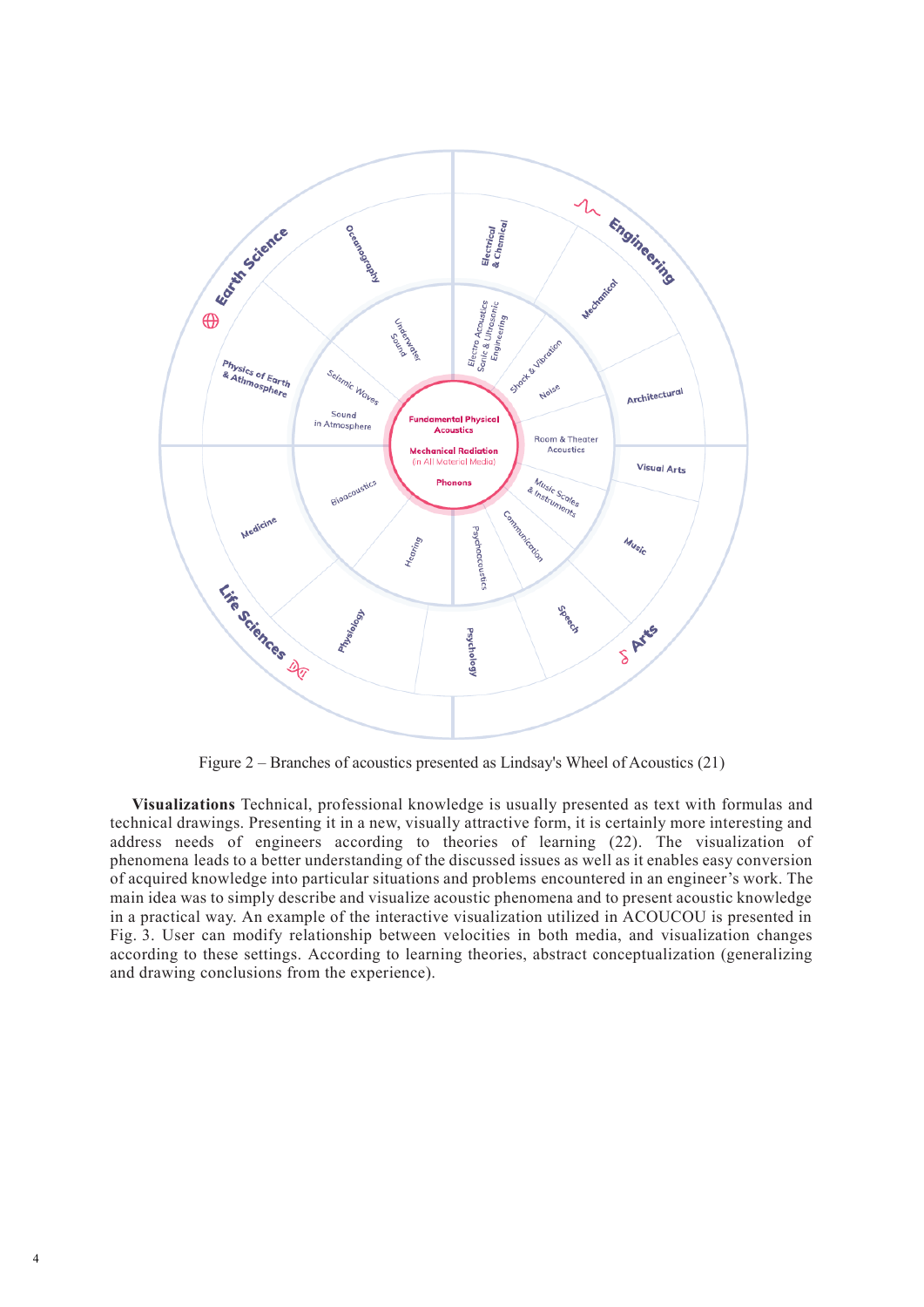

Figure 3 – ACOUCOU Interactive visualization of the sound wave traveling between media (22)

**Hands-on simulation** Theories of learning state that active experimentation is extremely important especially in field of engineering (24). Therefore ACOUCOU contains modules containing simulation based on real machines and measurements.

**Technology** Incorporating newest technologies, ACOUCOU offers interactive visualizations, videos and VR experiences. Users are attracted and motivated using new technologies (gamification, VR, Virtual Acoustics, multibook, web simulator).

All of the issues discussed in this paragraph are explored by the ACOUCOU Team and result in the set of strategies, to provide space for learning and networking. Key points of the utilized approach are described in subsequent paragraphs.

# **3. STRATEGIES**

Strategies incorporated in ACOUCOU are result of work of interdisciplinary team of experts in acoustics, educators, business partners and new technologies experts. Target groups representatives are also very important part of the creation process and their feedback is crucial to the final form of the products.

### **3.1 Learning process**

ACOUCOU follows philosophy of experiential learning, where both, theoretical and practical approach supplement each other (25). Experiential learning perceives knowledge as created through the transformation of experience Kolb's popular experiential learning cycle describes four stages of the learning process:

- 1. Concrete experience immersing in a task, doing
- 2. Reflective observation stepping back from doing by thinking on what has been done
- 3. Abstract conceptualization generalizing and drawing conclusions from the experience
- 4. Active experimentation testing, redoing the task and refining the performance

In this perspective, experience is the basic foundation of learning and is actively changed into deeper understanding by reflection. These generalizations give a framework for further actions, leading to new experiences - and so the cycle continues. The learning process may begin at any stage of the circle and can be continued limitlessly. ACOUCOU support the learner at every stage of the process: by allowing for and enriching experience, facilitating reflection, leading to conceptualization and giving space for the application of newly formed concepts in active experimentation. Besides ACOUCOU, some other modern engineering training programs (i.e. Eaton's program for consulting engineers) include the experiential learning concept in their curriculum (26, 27).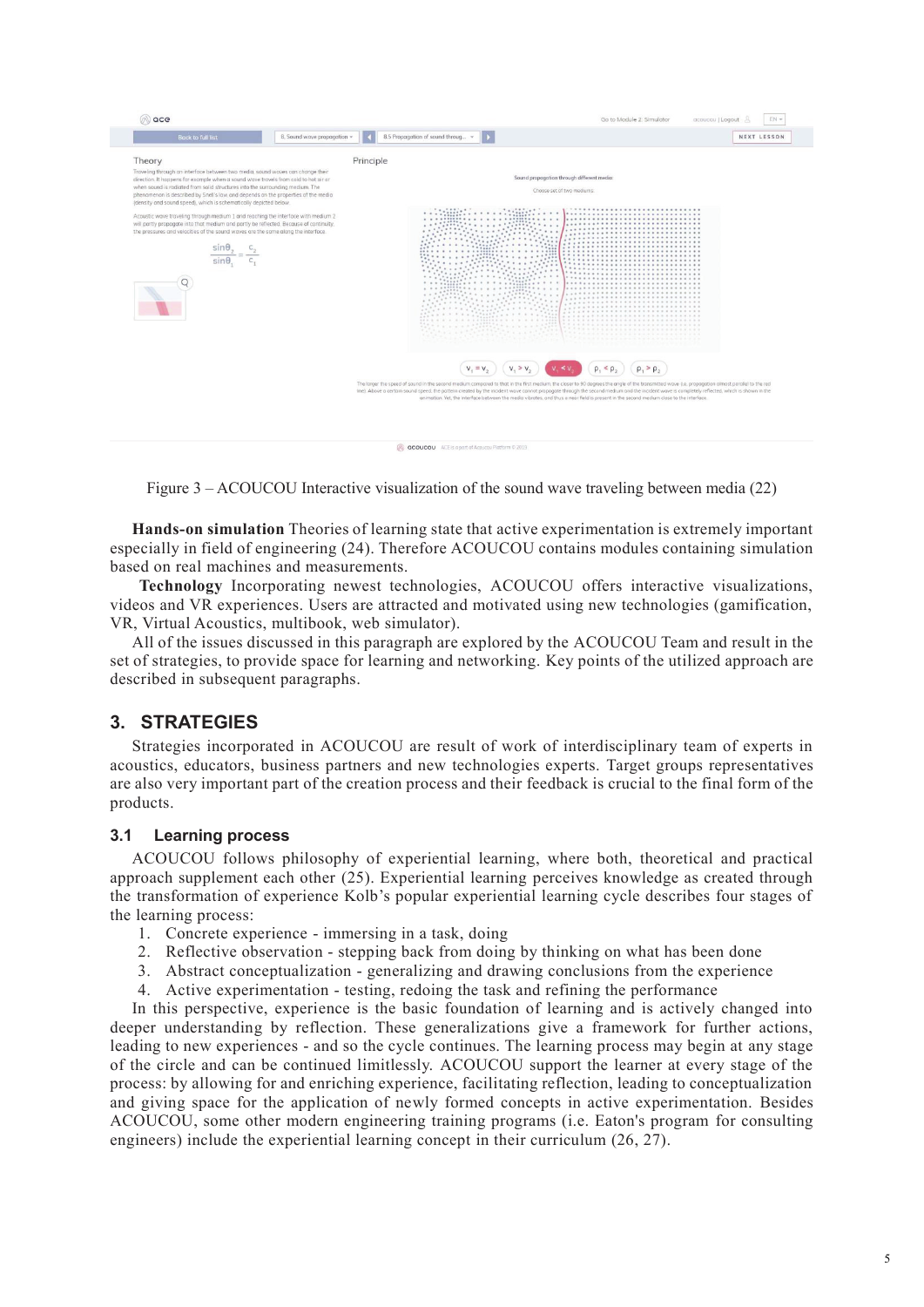#### **3.2 Adequate form**

Over the last decades, much research has been conducted that shows advantages of transferring knowledge visually. Their results prove that visual methods can learning time and improve understanding of the subject matter, enhance the time of remembering and help to speed up the process of recalling. Moreover, the effectiveness of learning with the use of visual methods increases with time. It's happening in school education (new learning methods such as Montessori, using educational applications and games), it's being implemented in higher education programs (distance learning), but vocational education and training seems to be the most ossified branch of education, especially in the field of specialized courses for engineers.

In ACOUCOU, the entire team works on the form how educational materials are presented and how the interaction between a user and course induces learning process results. Another advantage is that the professional skills of engineers can be easily upgraded and adapted to current trends in the use of information and communication technologies in vocational education. Technical, professional knowledge is usually presented as text with formulas and technical drawings. Presenting it in visually attractive form is surely more interesting and draws attention of engineers. The visualization of phenomena let understand discussed issues better as well as makes it easy to convert acquired knowledge into particular situations and problems present in an engineer's work (28).

One of the biggest and most popular  $MOOCs - e dX (29)$  offers course management system called "Open edX". Analysis of its possibilities, requirements and possible ways of development showed limitations that could not be accepted. The main limitation is the structure of the course and the ability to use various knowledge transfer methods – Open edX does not provide mechanisms for using simulations, virtual reality or gamification.

Partnership with its own ACOUSTIC COURSEWARE PLATFORM goes a step further. Specification of the platform allows one to go beyond the framework of a typical online course. ACE uses gamification methods as well as virtual simulations based on real measurements (perfect method for problem-based teaching and learning). ACI consists of materials enriched with case studies as VR videos. Effects can be watched on a computer or using the VR headset.

The form of materials and courses published on the ACOUCOU Platform is suitable to be used for self-learning as well as in blended learning, where an educator uses materials from platform to carry out training among employees/students.

#### **3.3 Availability**

Free access to the knowledge is one of the main foundations of ACOUCOU. The platform is designed to serve as modern self-development tool for engineers, young professionals, students and other people interested in acoustics. The ACOUCOU team not only cares to find the most adequate form of the materials, but also to make them accessible for a wide range of users.

Besides being a hosting for courses (with extended functionality unlike the other MOOCs) the Acoustic Courseware Platform will be a place where companies, VET institutions, educational units, educators, trainers can publish articles, findings, result of studies. It is a platform for sharing knowledge, experience between all participating users as well as for establishing new contacts.

#### **3.4 Noise awareness and public policy**

The importance of sound in today's world has been emphasized by Unesco (30). The noise problem has become large: in the developed countries, about 40% of the population is exposed to road traffic with an equivalent sound pressure level exceeding 55 dB during daytime, which is considered too much.

A recent scientific study has also classified noise, from road traffic alone, as the second worst environmental stressor affecting human health in Europe (31), just behind air pollution caused by very fine particulate matter. Media use term "noise pollution" (32) to emphasize serious costs to wildlife and human health caused by noise levels. By better informing the public, not only noise awareness is increased but also the public interest in noise control and political support of investment into noise control is increased.

ACOUCOU addresses challenge of noise awareness in the society by educating in the area of industrial noise. ACI module is a visual introduction to industrial acoustics including noise in environment and industry and impact of noise on human health and noise management. It is aimed mianly for the Enviroment, Health & Safety teams but can also succesfully serve everyone as a free resource about noise and its consequenses.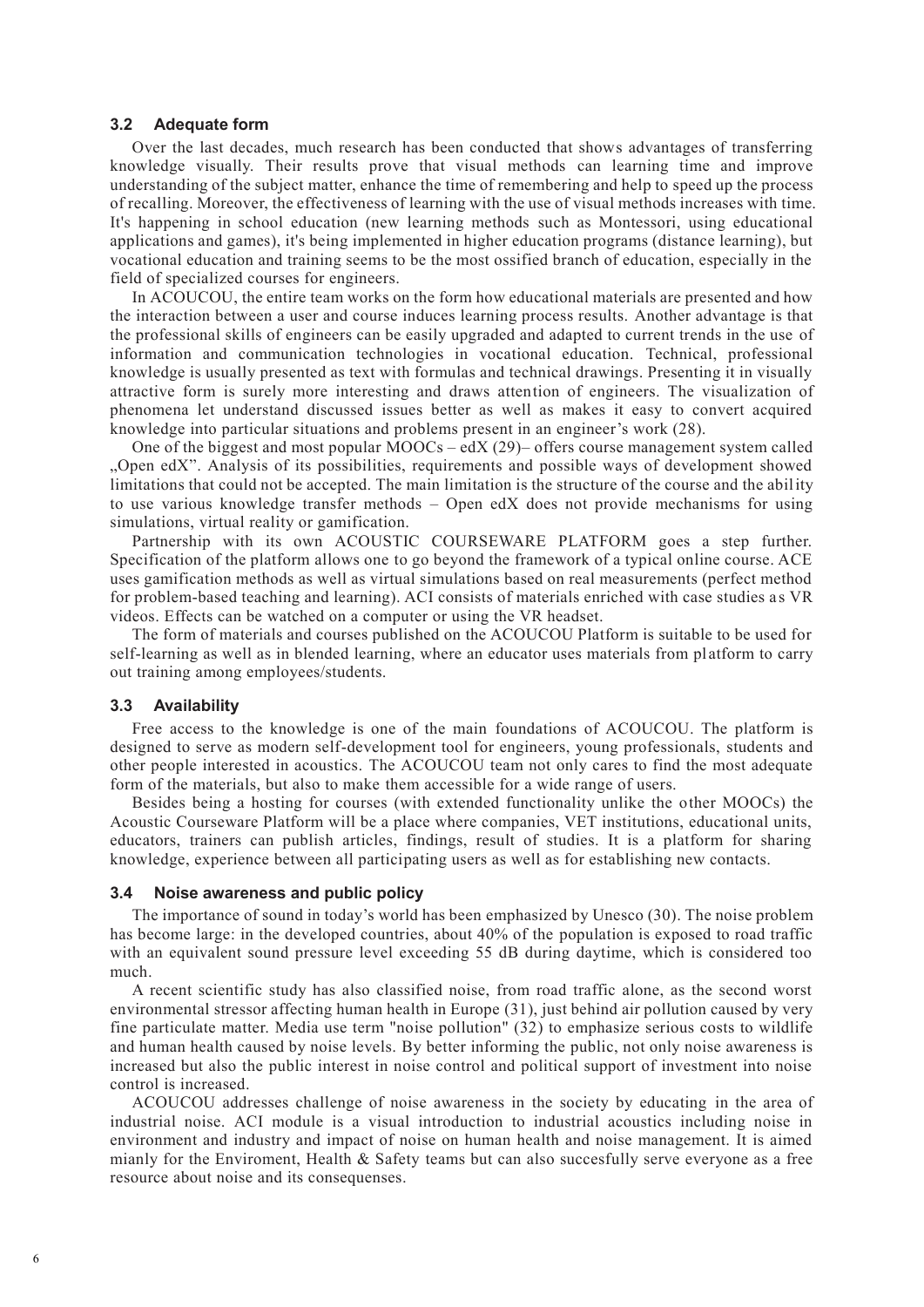#### **3.5 Constant development**

The ACOUCOU Team constantly develops by creating new partnerships, organizing conferences, including more branches of acoustics and incorporating new technologies. It also applies to the utilized tools and adequate form of the materials - while ArAc was created as a multibook, ACE contains numerous interactive and engaging visualizations, ACI uses Virtuar Reality to show the essence and consequences of the noise.

# **4. FINAL REMARKS**

As the constant evolution is one of the ACOUCOU strategies, future plans include further development by continuous networking, including more materials dedicated for diverse target groups, utilizing modern edTech tools and finding adequate form for each aim. At the same time, all of the recently available resources are going to be monitored and updated accordingly to the users' needs.

ACOUCOU receives positive feedback from universities, business partners, educators and self-educating professionals. In future, ACOUCOU Team is hoping to continuously address upcoming challenges in education and awareness in field of acoustics.

### **ACKNOWLEDGEMENTS**

Educational platforms presented in this research are partially founded by ERASMUS+ Acoustic Courseware Platform- Strategic Partnership in field of acoustics (2018-1-PL01-KA202-050820), ERASMUS+ Acoustics Course for Industry (2017-1-PL01-KA202-038577), ERASMUS+ Acoustics Course for Engineers (2016-1-PL01-KA202-026719) and ArAc Multibook of Architectural Acoustics (2013-1-PL1-LEO05-37588).

# **REFERENCES**

- 1. The Future of Jobs Report 2018, Centre for the New Economy and Society, http://www3.weforum.org/docs/WEF\_Future\_of\_Jobs\_2018.pdf, accessed May 20, 2019
- 2. McDowell E, Six trends in engineering hiring for 2018 and beyond, https://www.csemag.com/articles/six-trends-in-engineering-hiring-for-2018-and-beyond/, accessed May 20, 2019
- 3. Poznak H, The great UK engineering shortage: 1.8 million are needed by 2025, https://www.telegraph.co.uk/education/stem-awards/energy/the-great-uk-engineering-shortage/, accessed May 20, 2019
- 4. Gillmann B, Germany tech worker shortage gets worse, https://www.handelsblatt.com/today/companies/stem-skills-germany-tech-worker-shortage-gets-worse/2 3695034.html?ticket=ST-1533154-iqMVM1wMRNmNTCAi1uv7-ap4, accessed May 20, 2019
- 5. Body M, Is there really a Stem skills shortage?, https://www.theguardian.com/careers/work-blog/stem-skills-shortage, accessed May 20, 2019
- 6. Engineering UK 2018: The state of engineering Synopsis, https://www.engineeringuk.com/media/1576/7444\_enguk18\_synopsis\_standalone\_aw.pdf, accessed May 20, 2019
- 7. Gerrard N, Construction plea for roles on 'Shortage Occupation' list http://www.constructionmanagermagazine.com/news/call-18-construction-roles-be-added-shortage-occu p/, accessed May 20, 2019
- 8. ACOUCOU Acoustic Courseware, acoucou.org, accessed May 20, 2019
- 9. KFB Acoustics http://kfb-acoustics.com, accessed May 20, 2019
- 10. Kahle Acoustics http://www.kahle.be, accessed May 20, 2019
- 11. gfai tech https://www.gfaitech.com, accessed May 20, 2019
- 12. HEAD Acoustics https://www.head-acoustics.com, accessed May 20, 2019
- 13. Jazzy Innovations http://jazzy.pro, accessed May 20, 2019
- 14. Laboratoire d'Acoustique de l'Université du Mans, http://laum.univ-lemans.fr/fr/index.html, accessed May 20, 2019
- 15. Institute of Technical Acoustics, RWTH Aachen University, http://www.akustik.rwth-aachen.de/cms/~dwma/Technische-Akustik/?lidx=1, accessed May 20, 2019
- 16. KU LEUVEN https://www.kuleuven.be, accessed May 20, 2019
- 17. University Zagreb, Faculty of Electrical Engineering and Computing, https://www.fer.unizg.hr/en,